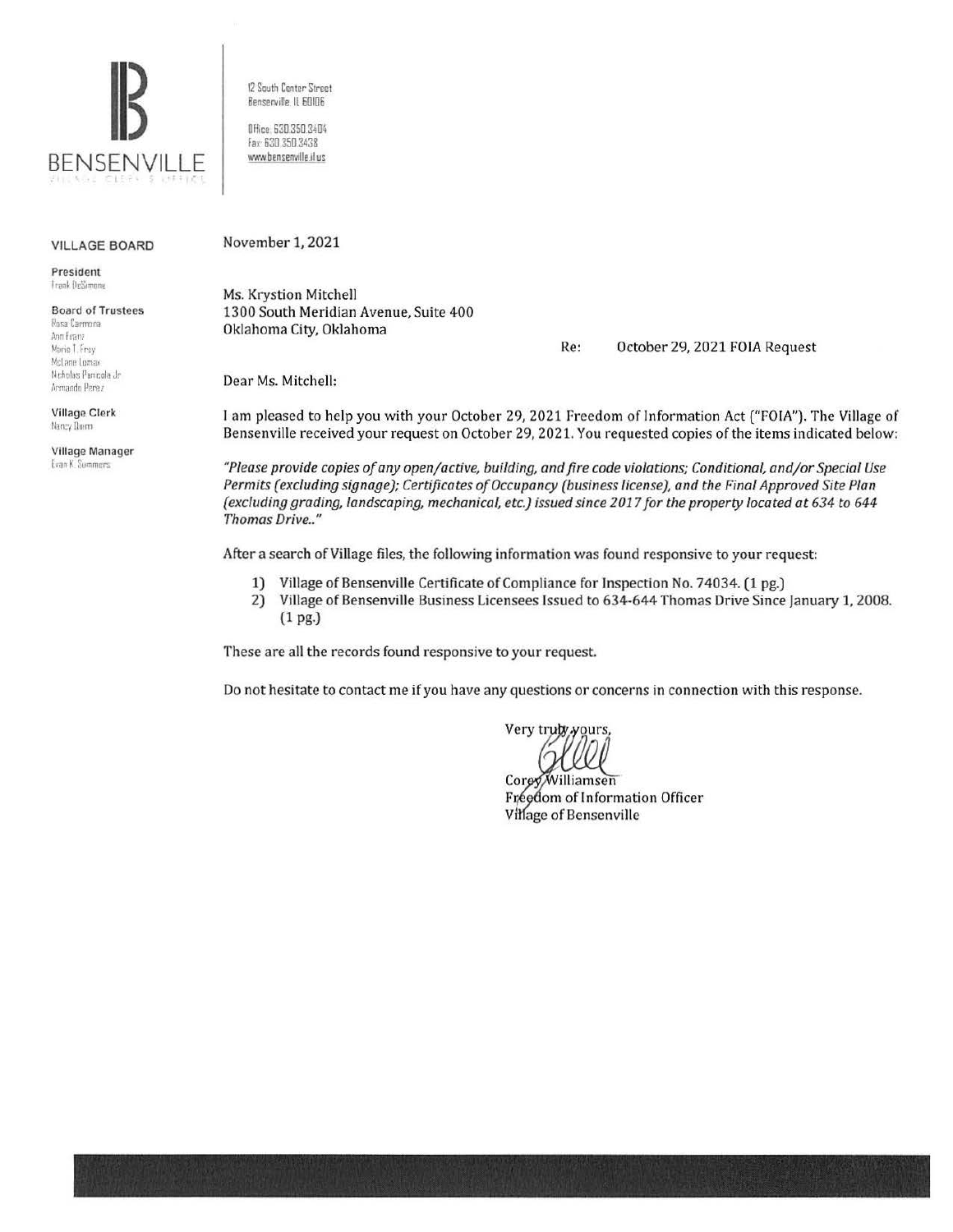## **IB VILLAGE OF BENSENVILLE**<br> **FREEDOM OF INFORMATION ACT** BENSENVILLE **REQUEST FORM**

TO: *COREY WILLIAMSEN* FROM: Name Krystion Mitchell / PZR

*Freedom of Information Officer Village of Bensenville 12 S. Center Street* Phone 405-546-4471 *Bensenville, IL* 60106 **E-Mail Krystion.Mitchell@pzr.com** 

Address 1300 S Meridian Avenue, Suite 400 Oklahoma City, OK 73108

## *TITLES OR DESCRIPTION OF RECORDS REQUESTED (Please Include Date of Birth and Case Number for Police Records):*

Please provide copies of any open/unresolved Zoning, Building, and Fire Code Violations; Variances, Conditional, and/or Special Use Permits (excluding signage); Certificates of Occupancy(business license), and the Final Approved Site Plan (excluding grading, landscaping, mechanical, etc.) issued since 2017 for the property located at 634 to 644 Thomas Drive; Parcel: 03-11-200-022. Please do not exceed \$50 in fees without prior approval. (Our ref# 152062-8)

0 THIS REQUEST IS FOR A COMMERCIAL PURPOSE *(You must slate whether your request is for a commercial purpose.* A request is for a "commercial purpose" if all or any part of the information will be used in any form for sale, resale, or solicitation or advertisement for sales or services. Failure to disclose whether a request is for a commercial purpose is a prosecutable violation of FOIA.)

Would like your request delivered via:  $\vert \mathbf{v} \vert$  E-Mail  $\vert$  U.S. Mail  $\vert$  Pick-Up\* *\*Pick-Up is available by appointment at Village Hall Monday thru Friday; between 8:00a.m. - 5:00p.m.* 

I understand that any payment need be received before any documents are copied and/or mailed. copied and/or mailed.<br>Krystion Mitchell

10/29/2021

Date

 $S$ ignature

All FOIA responses are posted on the Village's website. Name and address of the requestor will be made public.

The first fifty  $(50)$  pages of the request are free. The fee charge is fifteen  $(15)$  cents after the first fifty  $(50)$  pages.

Unless otherwise notified, your request for public records will be compiled within five (5) working days.

Unless otherwise notified, any request for commercial purposes will be compiled within twenty-one (21) days working days.

## ------------------------------------------------------------- COREY WILLIAMSEN, FREEDOM OF INFORMATION OFFICER

Date Response

Due

Telephone: (630) 350-3404 Facsimile: (630) 350-3438 E-mail Address: FOIArcquest@bcnsenvillc.il.us

*lo/q/Yl-\*  Date Request

Received

\*\*\*For Freedom of Information Officer Use Only\*\*\* 11/5/2021 1/12/2021 50 -

Date Extended Response Due

Total Charges Date Documents

 $2021$ 

Copied or Inspected

Received by Employee: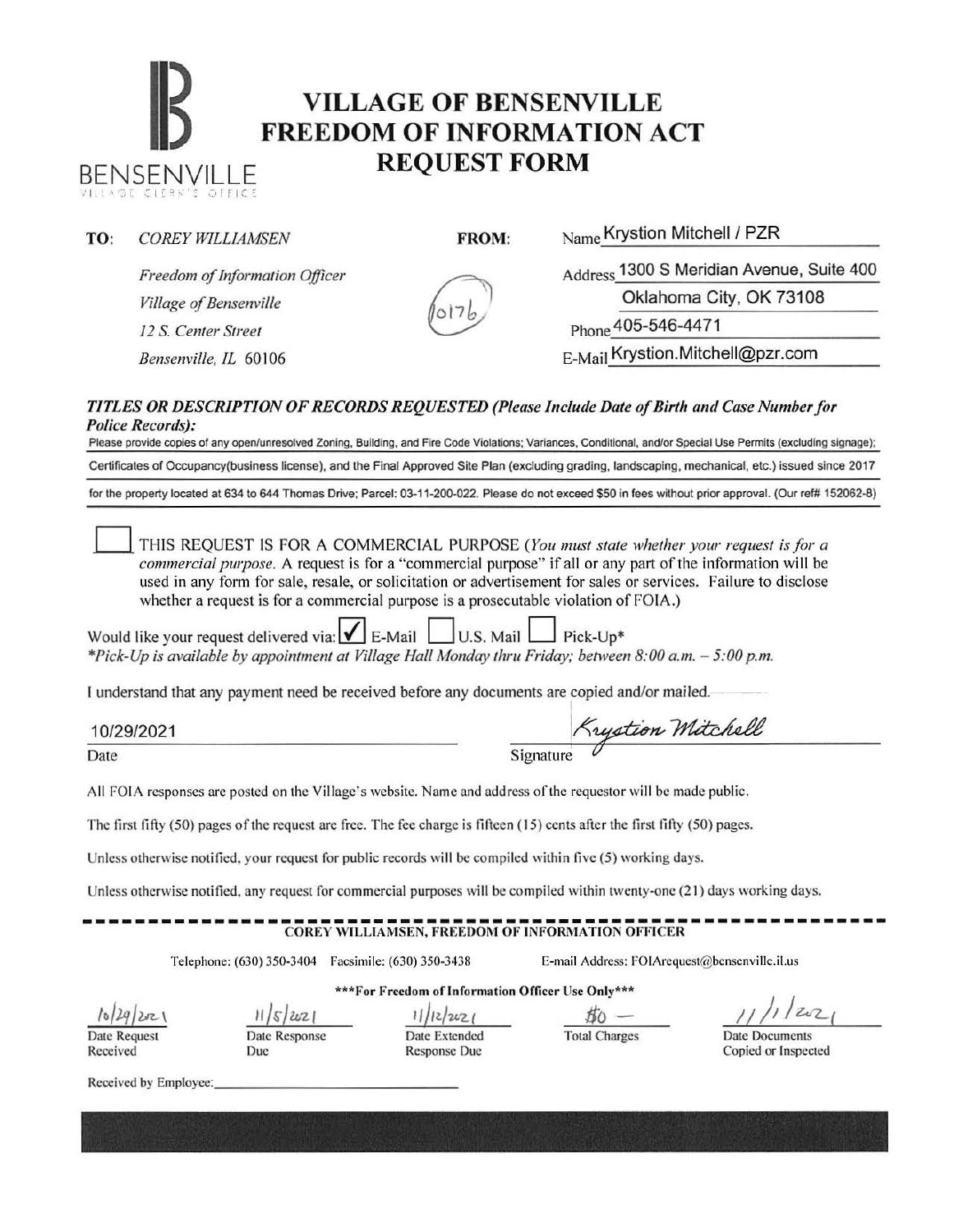Village of Bensenville Department of Community and Economic Development 12 S. Center Street, Bensenville, IL 60106 Phone: 630.350.3413 Fax: 630.350.3449

# **2020 CERTIFICATE OF COMPLIANCE**

NON-RESIDENTIAL

ANNUAL INSPECTION

Inspection Number: 74034

DATE: February 4, 2020

This certifies that:

ALLMETAL INC 634- 644 NORTH THOMAS DRIVE BENSENVILLE IL 60106

Has been inspected and satisfactorily passed inspection.

Business may continue on the current issued Village License.

LINDSAY LAYCOAX

Lindsay Laycoax

Village of Bensenville Inspector and Village of Bensenville Inspector's Signature

KEEP THIS CERTIFICATE WITH YOUR DEED AND OTHER VALUABLE DOCUMENTS